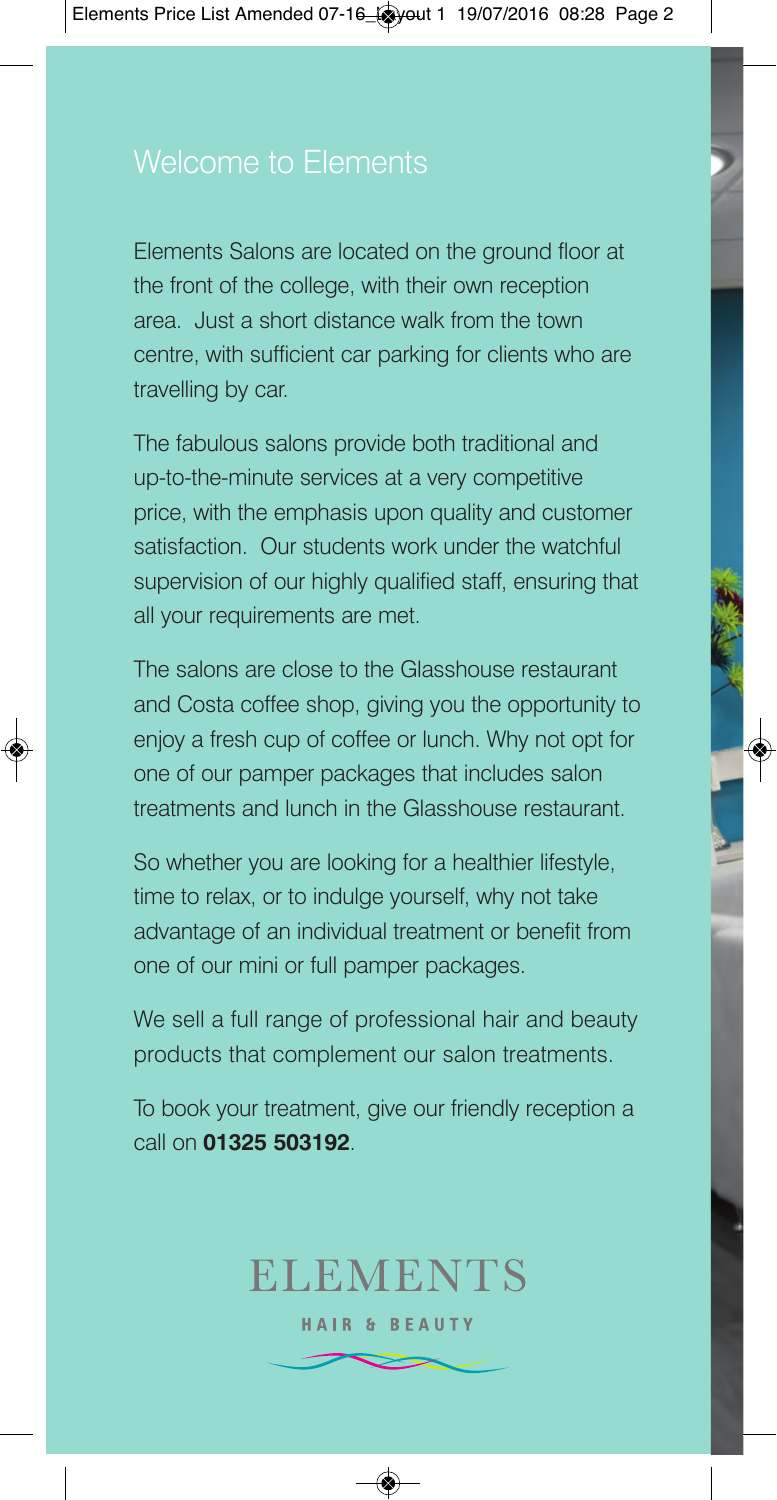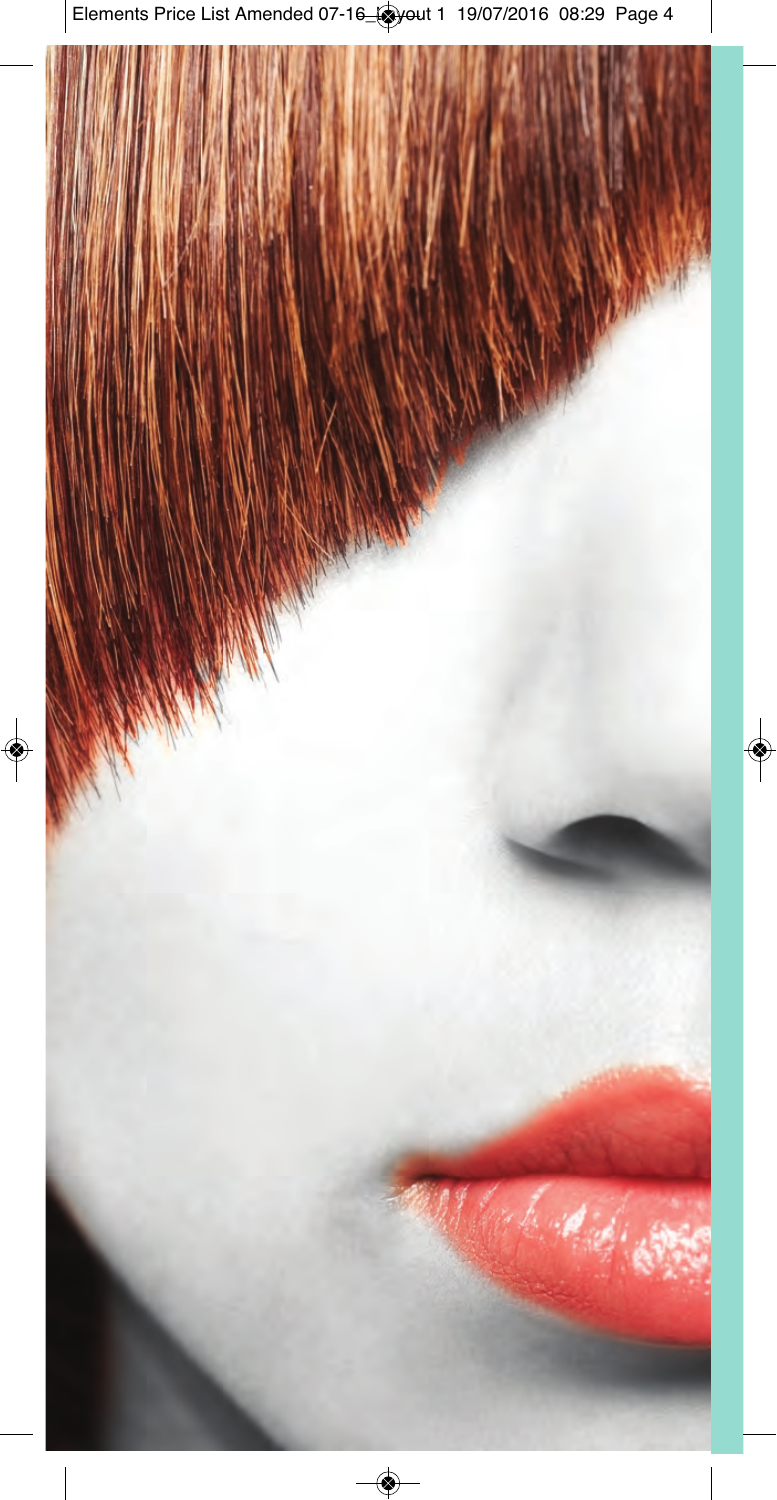| <b>Styling</b>                                                                                                                                                  | <b>Level 2</b> | <b>Level 3</b>  |
|-----------------------------------------------------------------------------------------------------------------------------------------------------------------|----------------|-----------------|
| Shampoo and set                                                                                                                                                 | £4.00          | £5.00           |
| Blow-dry                                                                                                                                                        | £4.50          | £5.50           |
| <b>Plaits</b>                                                                                                                                                   | £4.00          | £5.00           |
| Hair-ups                                                                                                                                                        | £4.00          | £5.00           |
| Conditioning treatments<br>A dose of scientifically formulated treatment to enhance shine<br>and colour and boost the health of your hair. Includes a blow-dry. | £7.50          | £8.50           |
| Scalp treatment<br>A dose of scientifically formulated treatment to improve, soothe<br>and address specific scalp conditions. Includes a blow-dry.              | £7.50          | £8.50           |
| <b>Cutting</b>                                                                                                                                                  |                |                 |
| Cut                                                                                                                                                             | £4.00          | £5.00           |
| Cut and blow-dry                                                                                                                                                | £6.50          | £7.50           |
| Gents cut                                                                                                                                                       | £3.00          | £4.00           |
| <b>Perming</b>                                                                                                                                                  |                |                 |
| Includes cut and blow-dry                                                                                                                                       |                |                 |
| Short hair                                                                                                                                                      | £15.50         | £17.00          |
| Long hair                                                                                                                                                       | £18.00         | £19.50          |
| Pre-chemical treatment                                                                                                                                          |                | 75 <sub>p</sub> |
| <b>Colouring</b><br>Does not include cut and blow-dry.                                                                                                          |                |                 |
| Pre-colour treatment                                                                                                                                            |                | 75p             |
| Semi-permanent<br>Gentle semi-permanent colour, lasts up to 10 shampoos,<br>giving a beautiful colour and shine.                                                | £8.50          | £10.00          |
| Colour sync<br>Natural colour, lasting up to 24 washes, leaving hair<br>with brilliant shine and good condition.                                                | £16.00         | £17.50          |
| <b>Full head</b><br>Hi-lights, low-lights or weaves.                                                                                                            | £21.50         | £23.00          |
| Half head<br>Hi-lights, low-lights or weaves.                                                                                                                   | £12.00         | £13.50          |
| Cap                                                                                                                                                             | £12.00         | £13.50          |
| Global colour<br>Full head                                                                                                                                      | £17.00         | £18.50          |
| Root re-growth                                                                                                                                                  | £14.00         | £15.50          |
| Bespoke colouring                                                                                                                                               |                | £30.00          |
| Colour correction                                                                                                                                               |                | £30.00          |

#### *Please note:*

*All clients are required to have a skin test prior to a colour service.*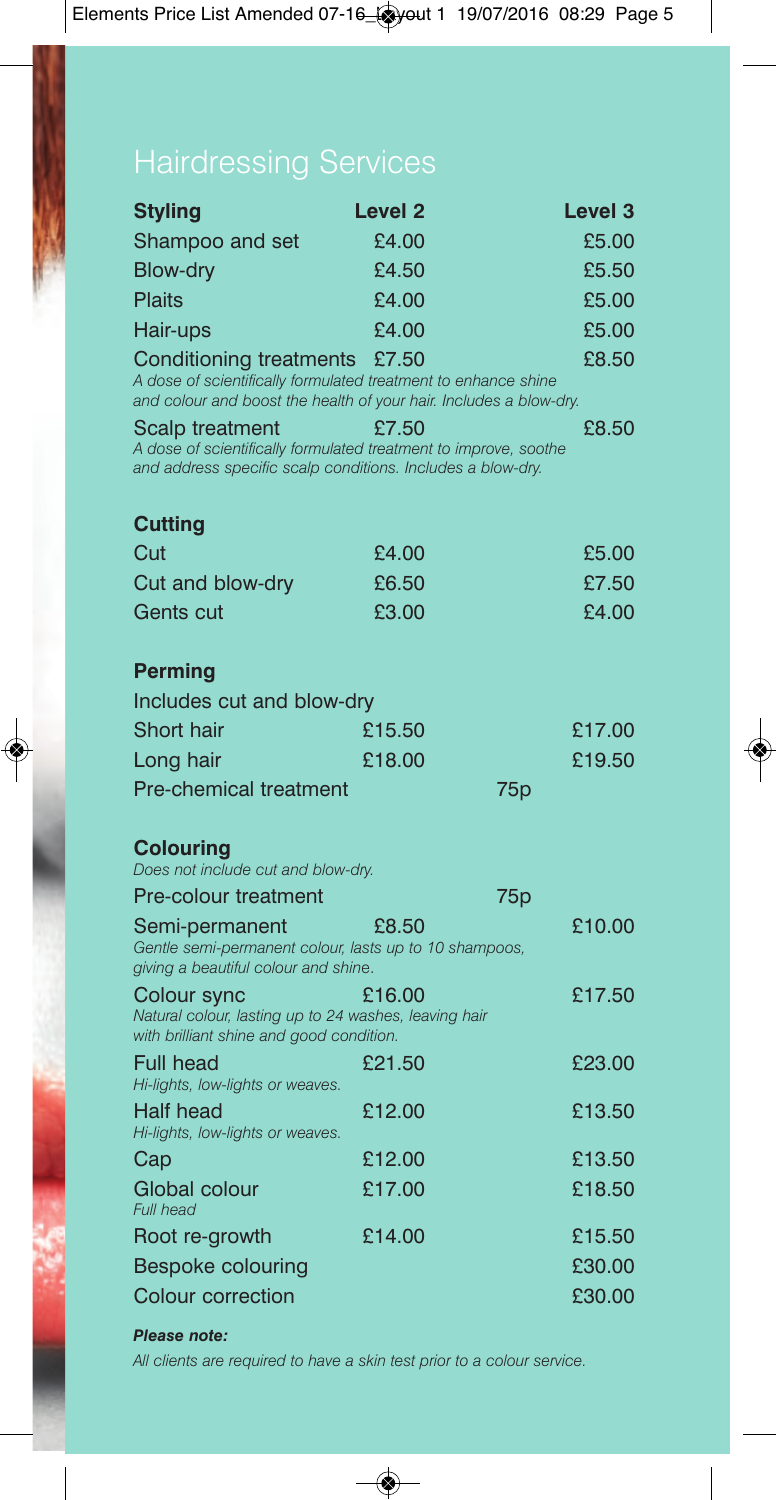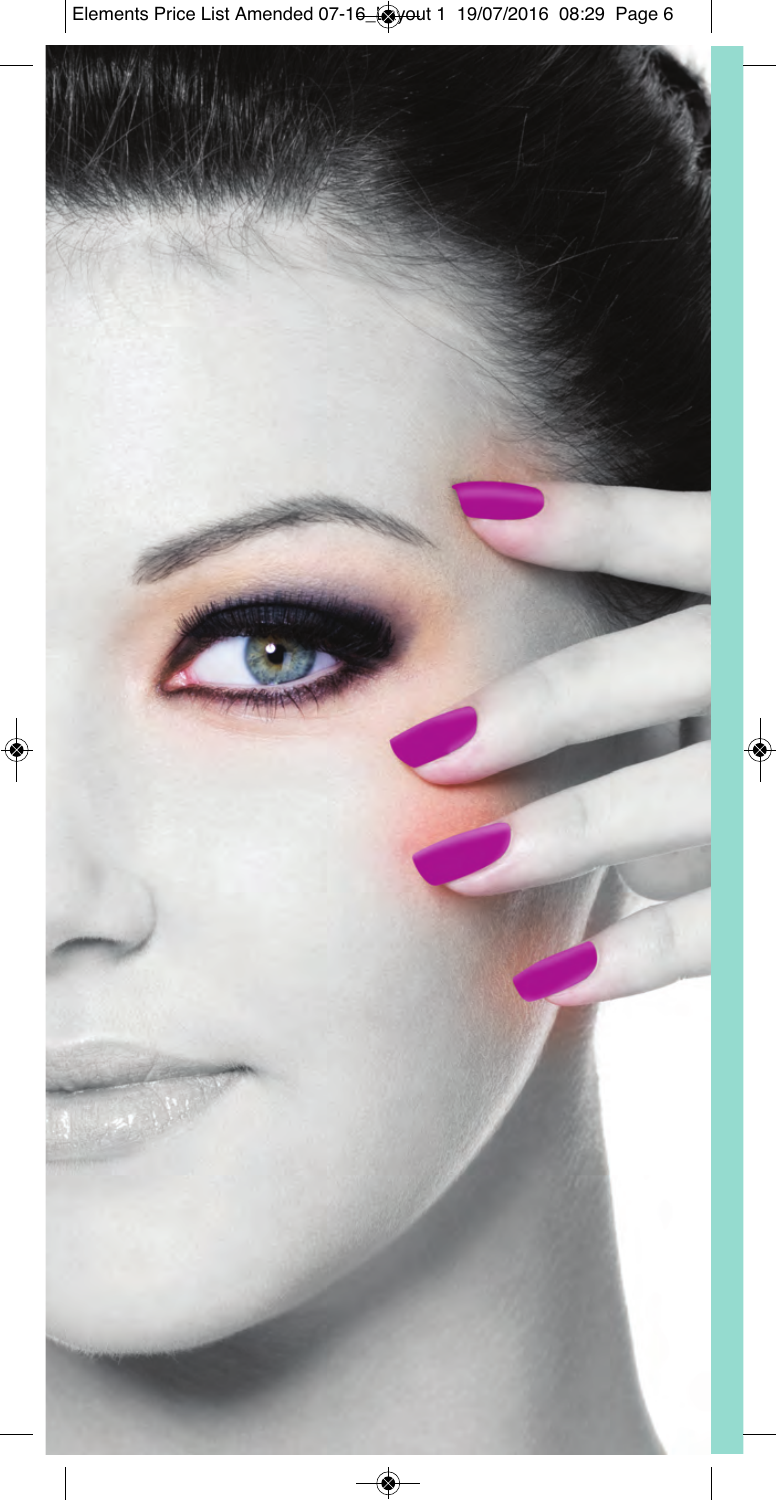| <b>Basic manicure</b><br>Cuticle work, exfoliation, massage and polish.                                      | £6.00                  |
|--------------------------------------------------------------------------------------------------------------|------------------------|
| <b>Luxury manicure</b><br>Cuticle work, exfoliation, massage, polish and<br>thermal mittens or paraffin wax. | £8.00                  |
| <b>Basic pedicure</b><br>Soak, cuticles, exfoliation, massage and polish.                                    | £6.00                  |
| <b>Luxury pedicure</b><br>Soak, cuticles, exfoliation, massage, mask and<br>thermal booties or paraffin wax. | £8.00                  |
| Gel polish                                                                                                   | <b>Full set £10.00</b> |
|                                                                                                              | Infills £8.00          |
| Nail art                                                                                                     | Full set £5.00         |
| Individual                                                                                                   | £1.00 per nail         |
| Airbrushing                                                                                                  | £5.00 per set          |
| <b>Nail Extensions</b><br>Full set of nail enhancements (allow 3 hours).                                     |                        |
| Tips and acrylic                                                                                             | £12                    |
| Tips and gel                                                                                                 | £10                    |
| Specialist/glitter                                                                                           | £5 extra               |

| <b>Infills</b>           | £10         |
|--------------------------|-------------|
| Repairs and replacements | £1 per nail |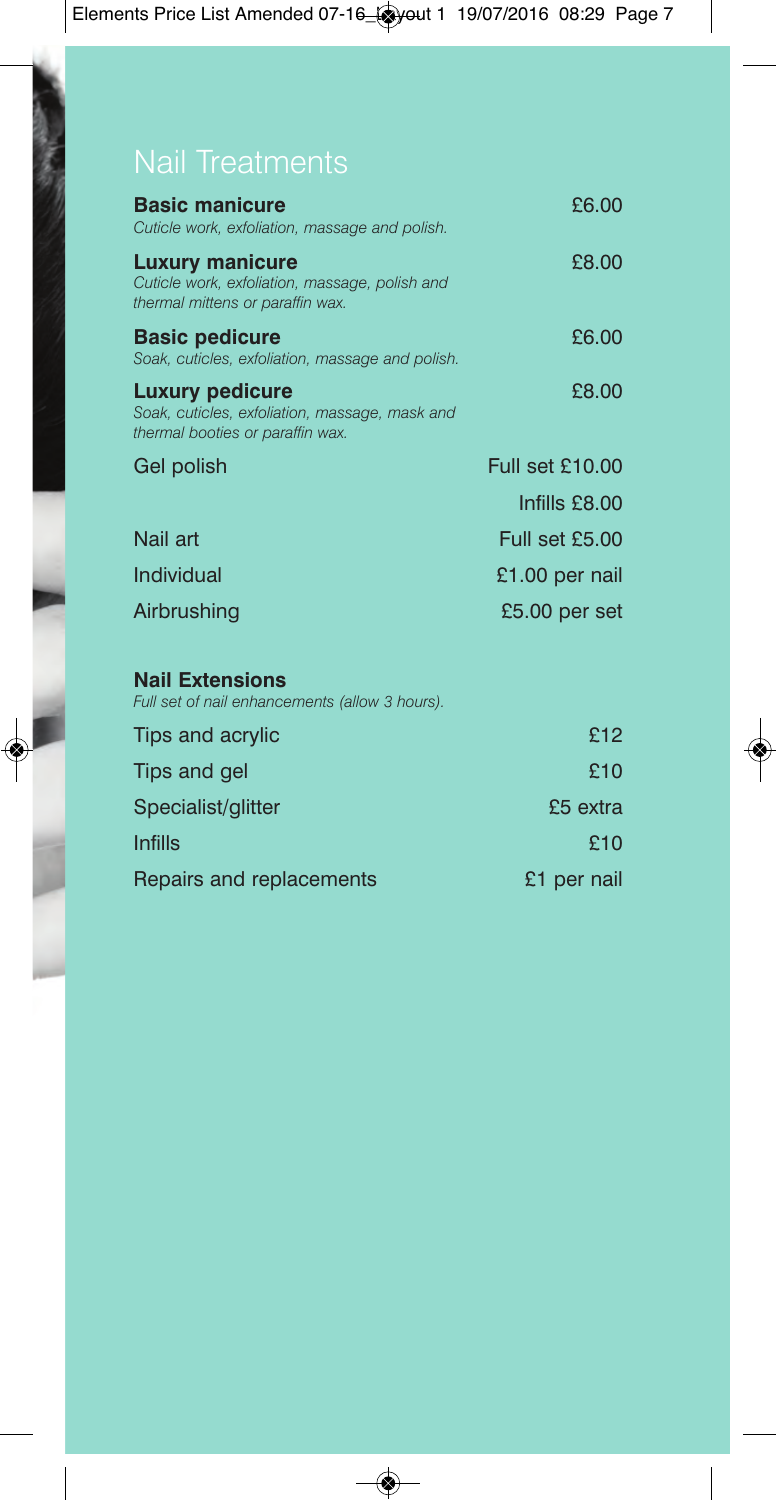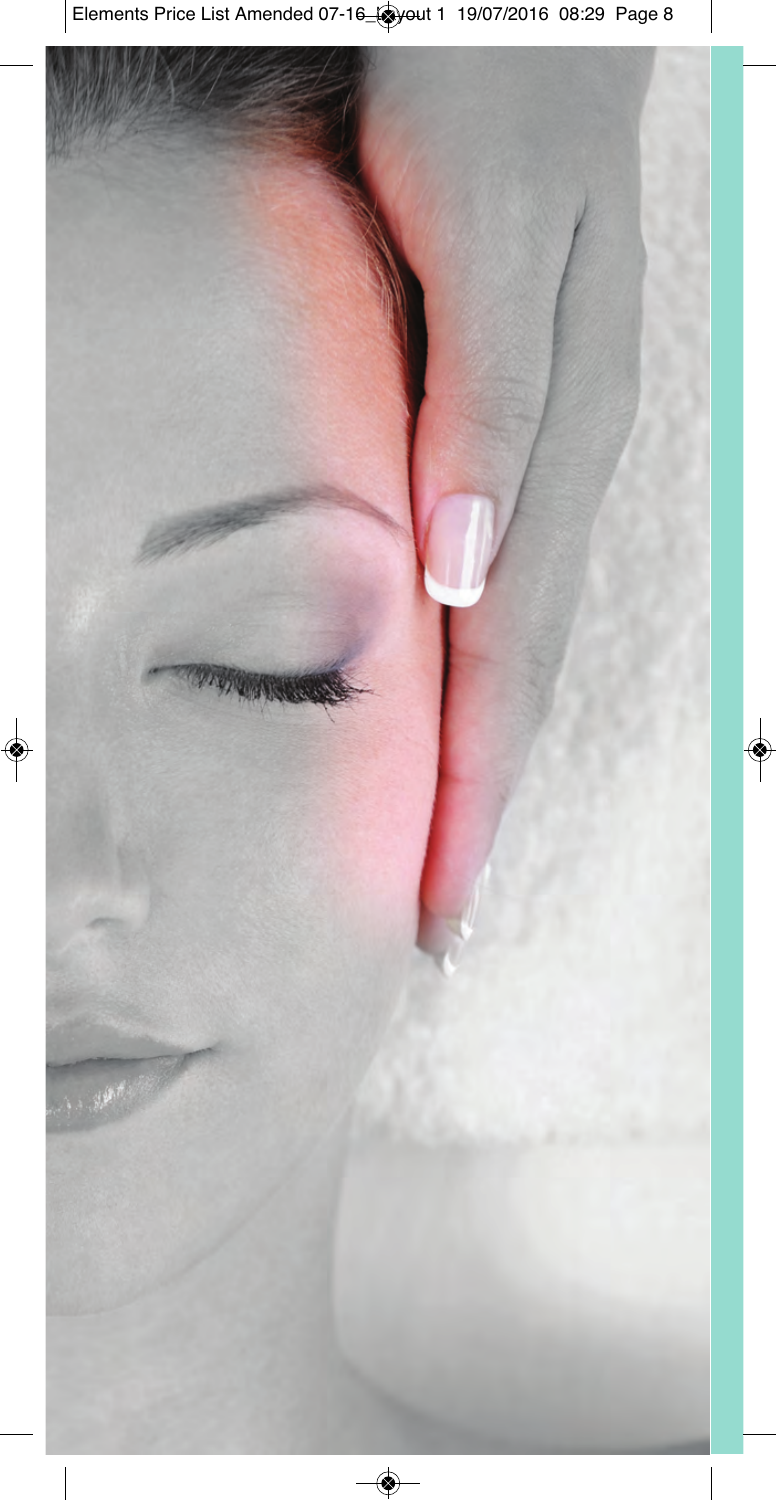*A pressure point massage on the soles of the feet, helping to relieve stress and aid relaxation.*

| <b>Body massage</b><br>A relaxing full body massage to melt those<br>muscle strains and stresses away.                                                                                              |        |
|-----------------------------------------------------------------------------------------------------------------------------------------------------------------------------------------------------|--------|
| Advanced full body                                                                                                                                                                                  | £12.00 |
| Half body                                                                                                                                                                                           | £10.00 |
| Aromatherapy*<br>A deep relaxing therapeutic massage using<br>essential oils, suited to your needs.                                                                                                 |        |
| Full body with prescriptive oils                                                                                                                                                                    | £17.00 |
| Half body with oils                                                                                                                                                                                 | £10.00 |
| Indian head massage*<br>A traditional eastern massage technique that can help release tension in<br>the neck, shoulders, face and scalp. Helps relieve headaches, sinus<br>problems and eye strain. | £10.00 |
| Reflexology*                                                                                                                                                                                        | £10.00 |

*Please note: \*limited availability, please call for appointments.*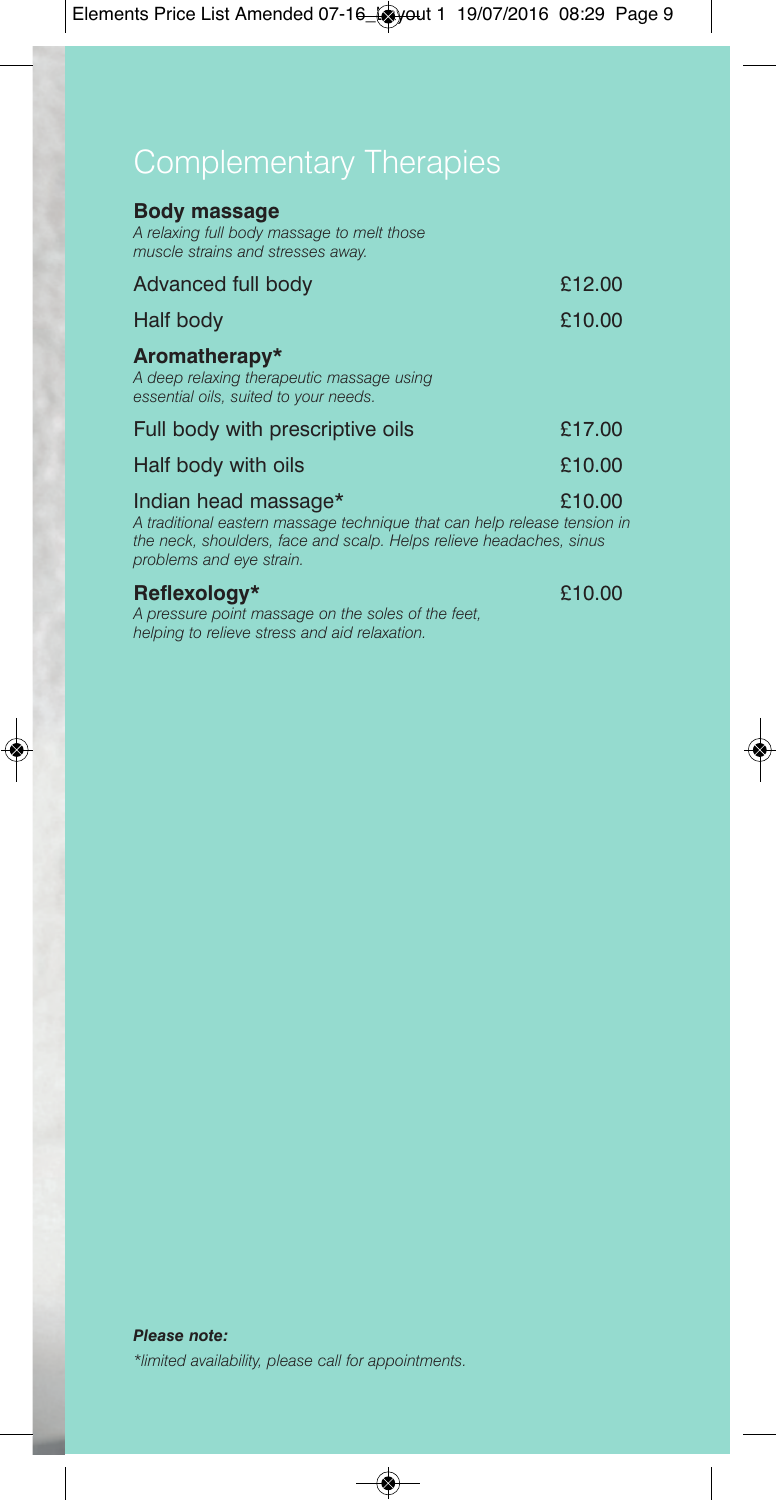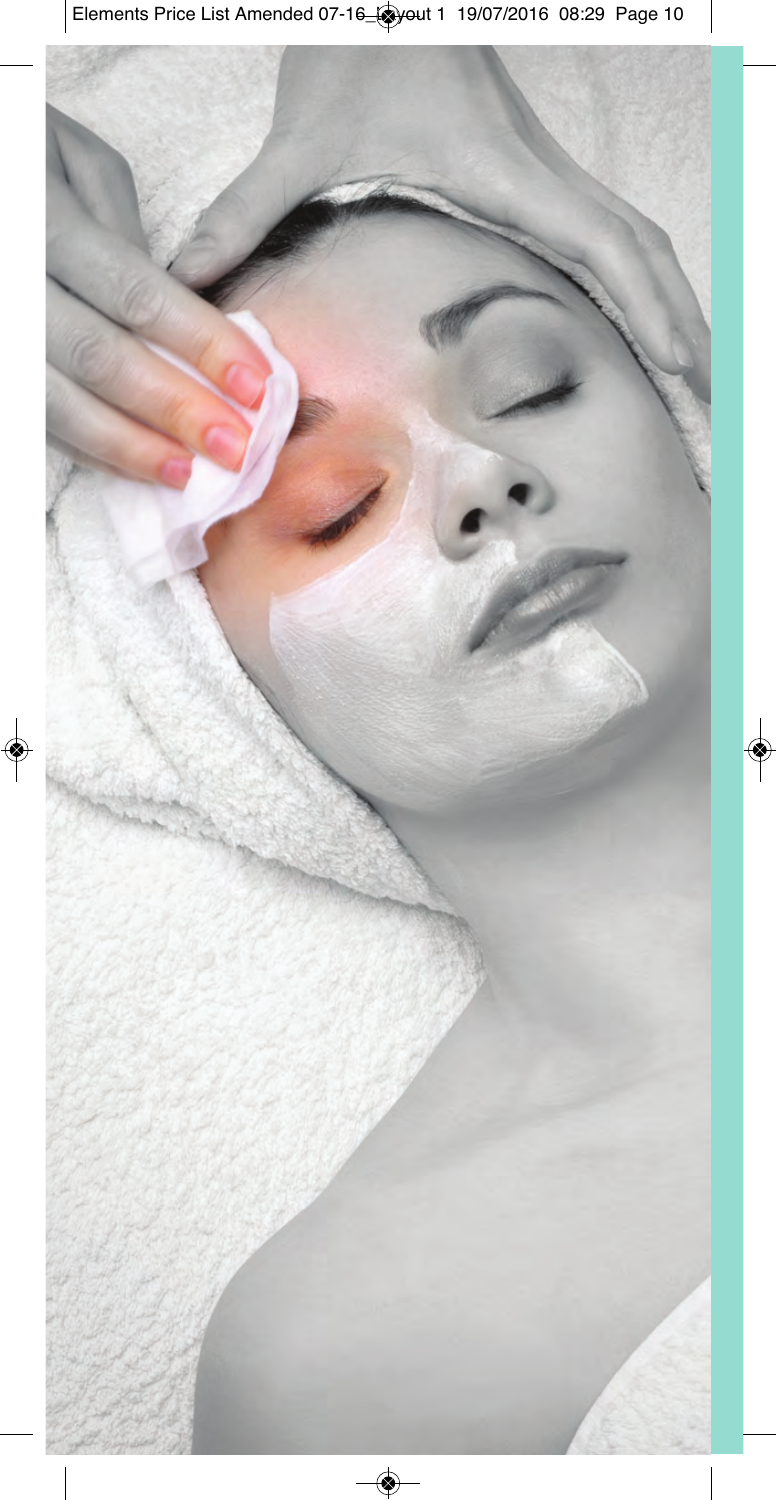## Facials

### **Luxury facial** £7.50

*Cleanse, exfoliation, steam massage, masque and diagnostic face mapping.*

### **Dermalogica deluxe facial** 215.00

*Specially prescribed facial using aromatherapy additives and serums alongside one of the following electrical facial treatments to suit the needs of your skin.*

### **You can choose from:**

#### • Vacuum suction

*Deep cleansing and revitalising facial which stimulates the lymphatic system and aids the removal of toxins.*

• Direct high frequency

*For oily/combination skin, it has a drying, healing, anti-bacterial effect.*

#### • Desincrustation/iontophoresis (galvanics)

*Desincrustation cleanses the skin and iontophoresis restores the skins vitality.*

#### • Faradics

*A muscle toning treatment to re-educate facial muscles preventing or reducing facial lines.*

### **Specialist facials**

### **Non-surgical face lift**

*An effective anti-age treatment to help smooth lines and wrinkles, suitable for all skin types.*

#### Per treatment  $\overline{20.00}$

Course of 6 treatments £100.00

### **Microdermobrasion facial**

*A simple non-invasive procedure that revitalises dull skin, reduces large pores, improves fine lines and wrinkles and reduces acne scarring and age spots.*

| Per treatment          | £20.00  |
|------------------------|---------|
| Course of 6 treatments | £100.00 |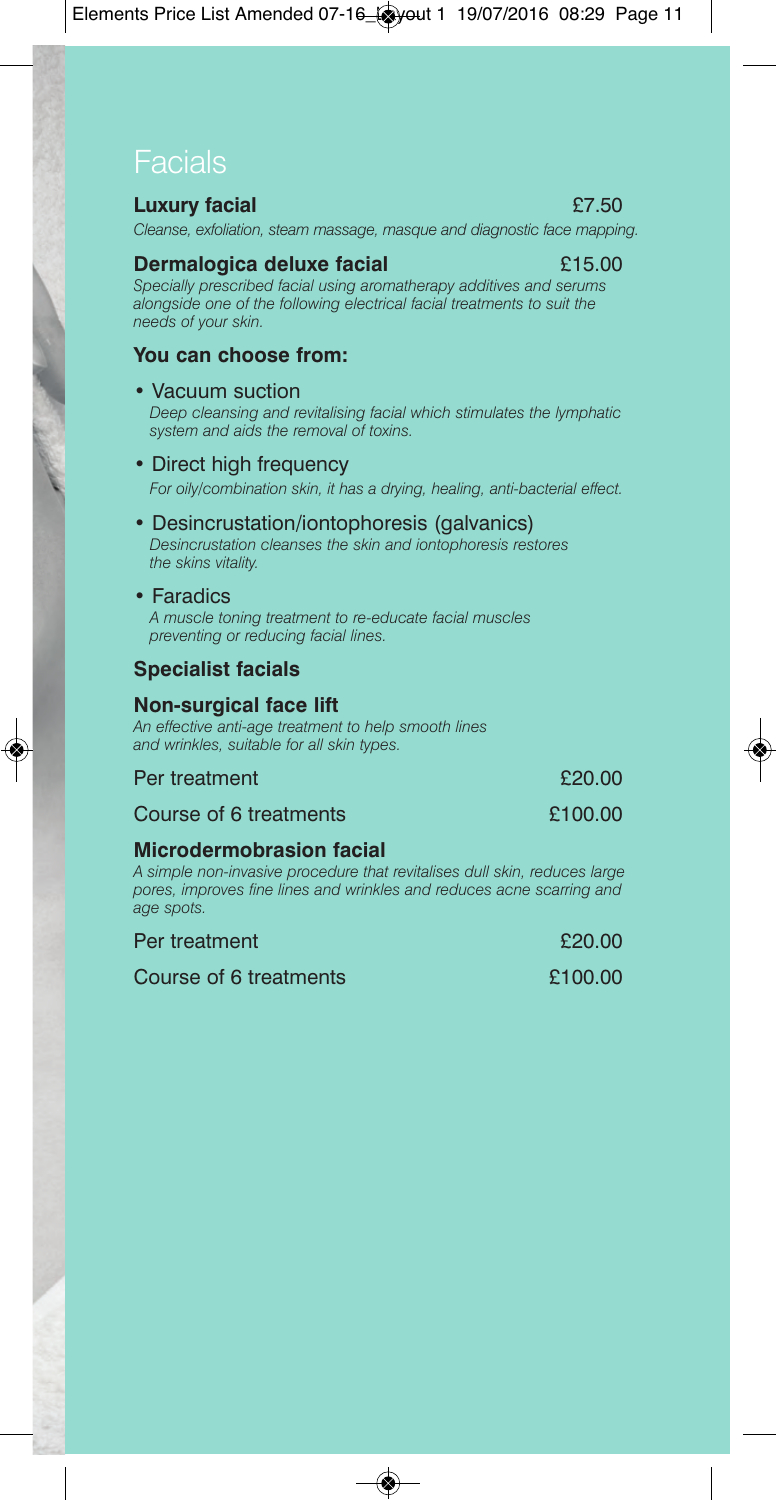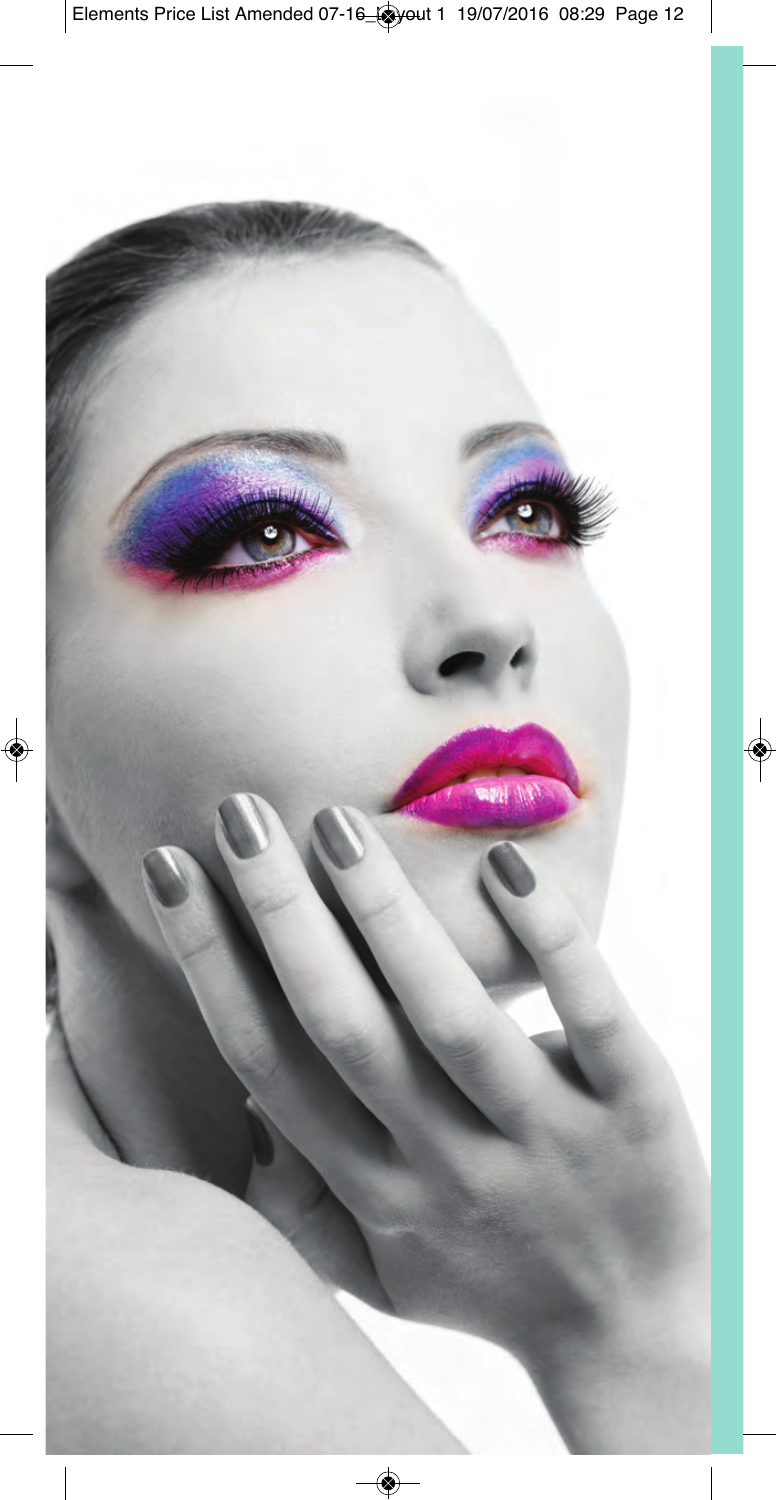## **Body treatments**

| • Vacuum suction                                                                                                                                                                   | £15.00  |
|------------------------------------------------------------------------------------------------------------------------------------------------------------------------------------|---------|
| Stimulates the lymphatic system and aids the removal of toxins<br>improving the appearance of cellulite.                                                                           |         |
| • Direct high frequency                                                                                                                                                            | £15.00  |
| Back and chest treatment for oily/combination skin, with a healing and<br>anti-bacterial effect.                                                                                   |         |
| • Desincrustation/iontophoresis (galvanics)                                                                                                                                        | £15.00  |
| Anti-cellulite treatment which will also disperse fluid retention, improve<br>skin condition, stimulate blood circulation and lymphatic drainage.                                  |         |
| • Faradics<br>Muscle stimulation treatment used to tone and tighten muscles                                                                                                        | £15.00  |
| of the body.                                                                                                                                                                       |         |
| • Micro current/ non-surgical body lift<br>Non-invasive and non-surgical sculpting treatment. It can lift, sculpt<br>and tighten any part of the body.                             | £20.00  |
| Course of 6 treatments                                                                                                                                                             | £100.00 |
| • Microdermabrasion body<br>Non-invasive treatment for chest, back or shoulders to restore<br>younger looking skin. Reduces acne scarring, improves wrinkles<br>and stretch marks. | £20.00  |
| Course of 6 treatments                                                                                                                                                             | £100.00 |
| <b>Make-up application</b>                                                                                                                                                         |         |
| Make-up preparation and application                                                                                                                                                | £8.00   |
| <b>Eye treatments</b>                                                                                                                                                              |         |
| Eyelash tinting                                                                                                                                                                    | £3.00   |
| Evebrow tinting                                                                                                                                                                    | £3.00   |
| Eyebrow shape                                                                                                                                                                      | £3.00   |
| False eyelash application                                                                                                                                                          | £5.00   |
| Eyelash removal                                                                                                                                                                    | £2.00   |
| Eye treatment package<br>Eyelash tinting, eyebrow tint and eyebrow shape.                                                                                                          | £8.00   |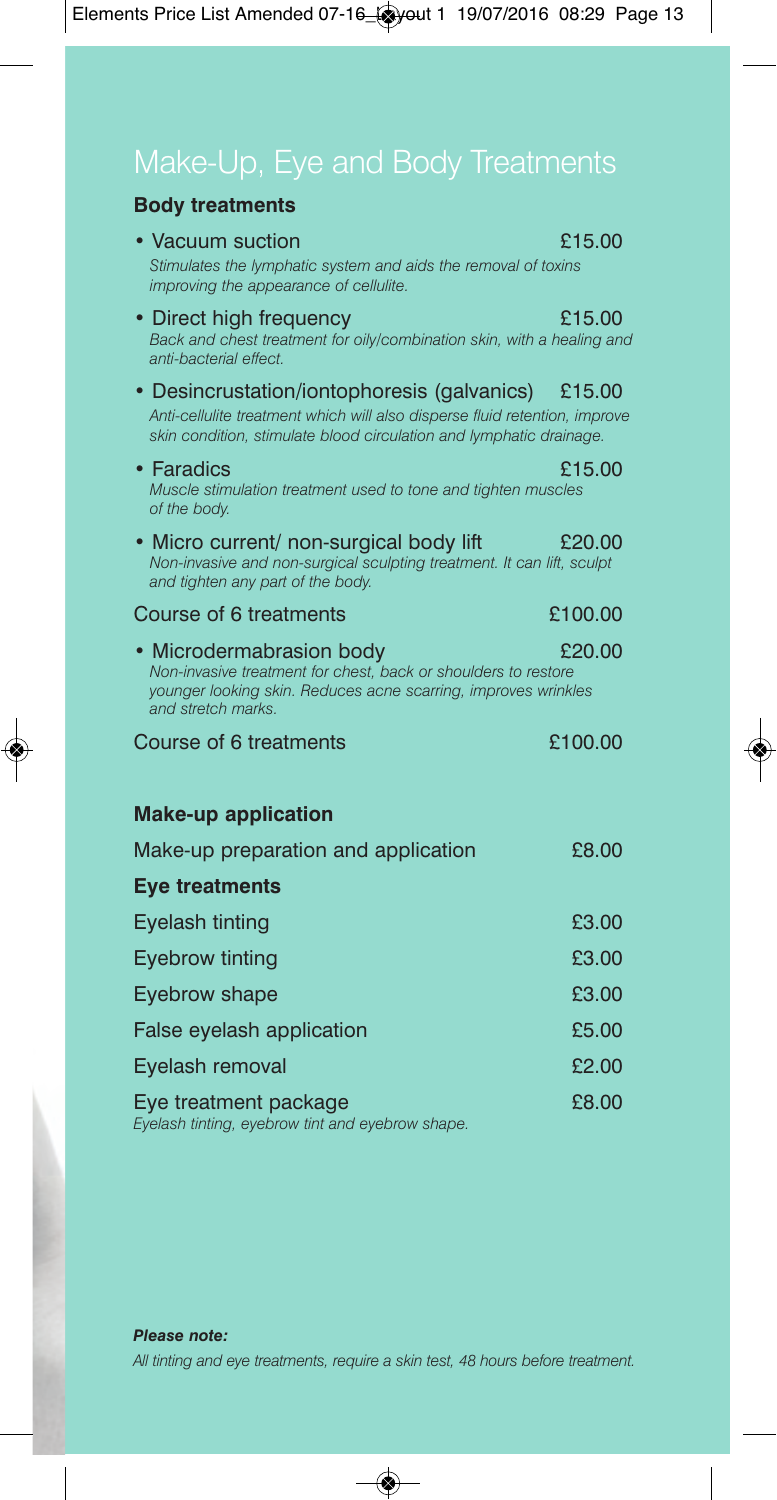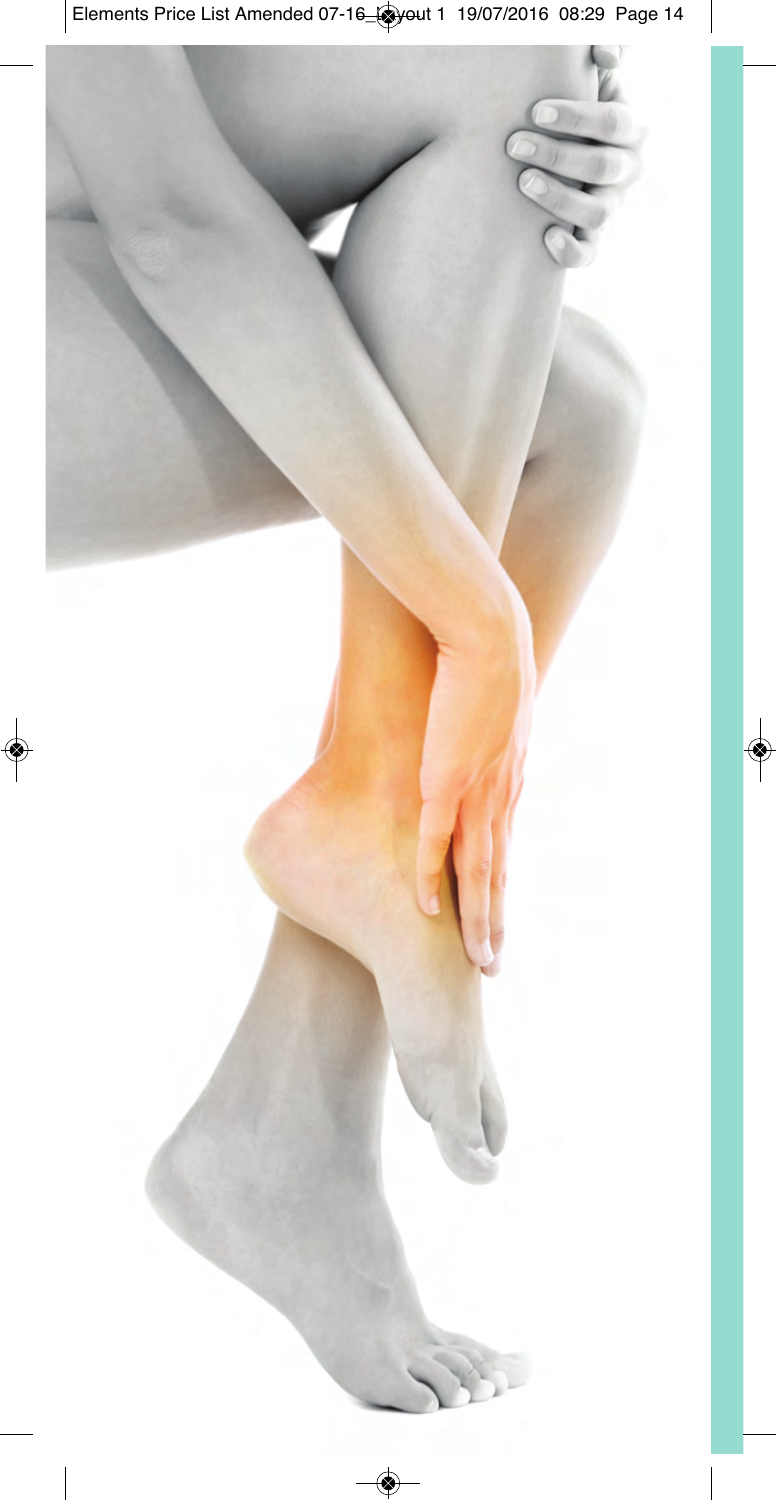| <b>Waxing treatments</b>                                |        |
|---------------------------------------------------------|--------|
| Full leg                                                | £8.00  |
| Half leg                                                | £5.00  |
| <b>Bikini</b>                                           | £5.00  |
| Underarm                                                | £4.00  |
| Lip and Chin                                            | £2.50  |
| Eyebrow                                                 | £2.50  |
| <b>Back</b>                                             | £6.00  |
| <b>Chest</b>                                            | £3.00  |
| <b>Waxing package</b><br>Half leg, bikini and underarm. | £10.00 |

| Tanning* |  |  |  |
|----------|--|--|--|
|          |  |  |  |

| Spray tan | £7.00 |
|-----------|-------|
|           |       |